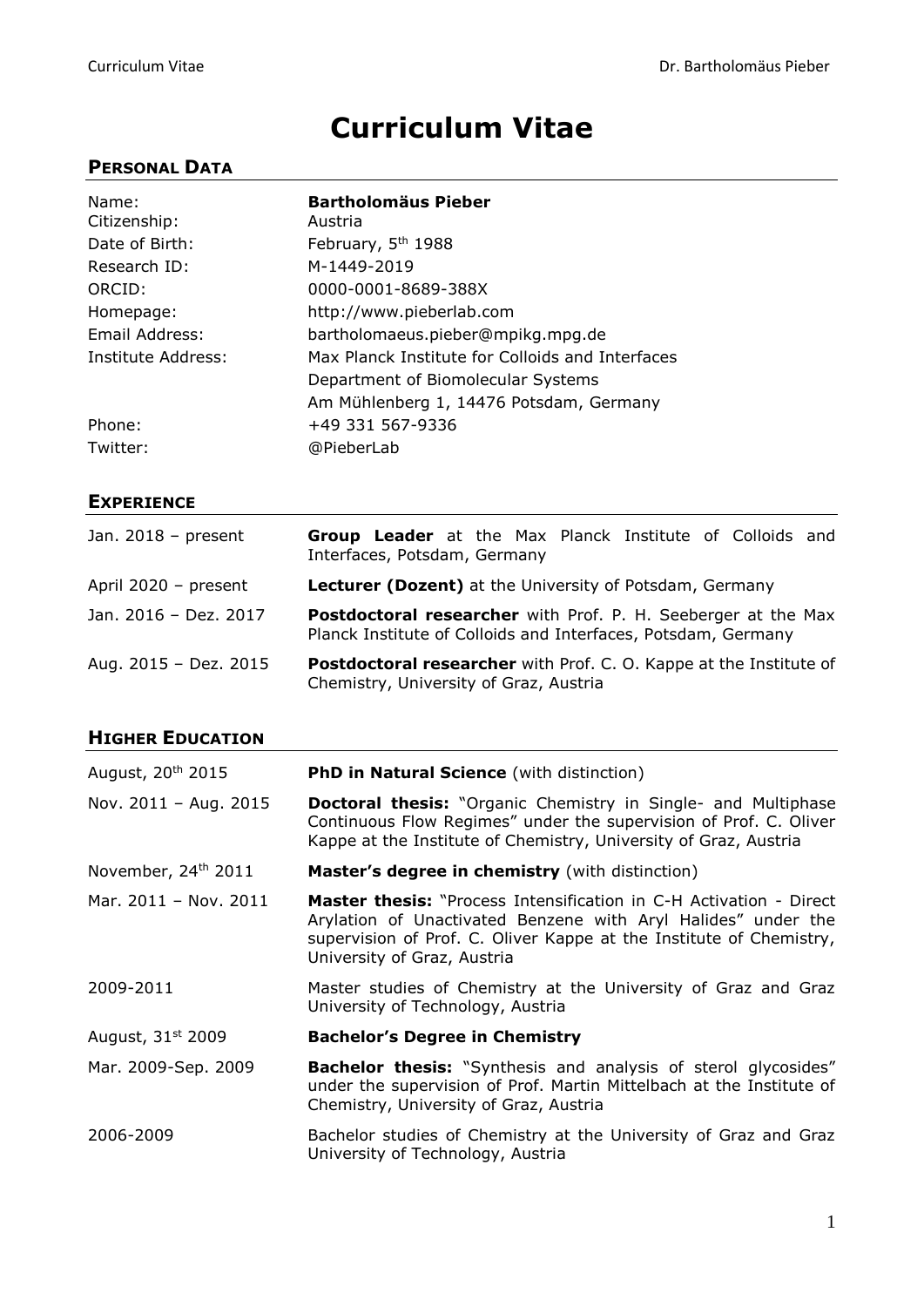#### **FURTHER EDUCATION**

| 2019 | Seminar "Leadership in a Junior Research Group", April 1, 2019, Frankfurt,<br>Germany                |
|------|------------------------------------------------------------------------------------------------------|
| 2014 | Summer School "NAWI Graz DocDays & Summer School 2014" June 5-6, 2013,<br>Graz, Austria              |
| 2011 | Summer School "Homogeneous Catalysis and Fine Chemicals", September 12-14,<br>2011, Antwerp, Belgium |

#### **RESEARCH GRANTS**

#### **Total third-party funding granted: 1 717 361 €**

- 2022 2025 Plus 3 Perspectives Programme Boehringer Ingelheim Foundation (*838 811 €*)
- 2021 2024 Research Grant German Science Foundation (*DFG, 219 800 €)*
- 2019 2022 Project leader, Cluster of Excellence, Unifying Systems in Catalysis (UniSysCat) German Science Foundation - German Excellence Initiative (*DFG, 201 350 €)*
- 2018 2021 Project leader, International Max Planck Research School on Multiscale Bio-Systems (*MPI, 132 000 €)*
- 2018 2022 Liebig Fellowship German chemical Industry Funds (*VCI, 325 400 €, tax-free)*

#### **AWARDS**

| 2022 | JSP Fellowship - Bürgenstock Conference (Swiss Chemical Society, SCS)         |
|------|-------------------------------------------------------------------------------|
| 2020 | Thieme Chemistry Journals Award (Thieme)                                      |
| 2018 | Brandenburg Post-Doc Award (Ministry of Science, Research & Cultural Affairs) |
| 2018 | Science Award (Austrian Chemical Society GÖCH)                                |
| 2017 | Inventor Award (University of Graz)                                           |
| 2016 | Doctoral Thesis Award (Austrian Chemical Society GÖCH)                        |
| 2015 | Merit Scholarship (University of Graz)                                        |
| 2013 | IUPAC Poster Prize (Bi-Annual Meeting of the Austrian Chemical Society)       |
| 2013 | Presentation Award (DocDays, University of Graz)                              |
| 2012 | Award of the Doctoral School (University of Graz)                             |
| 2011 | Merit Scholarship (University of Graz)                                        |
|      |                                                                               |

#### **SCIENTIFIC AFFILIATIONS**

- Since 2020 GeCatS (German Catalysis Society)
- Since 2018 GDCh (German Chemical Society)
- Since 2018 Verein zur Förderung der Forschung an Biomolekularen Systemen e.V.
- Since 2011 GÖCH (Austrian Chemical Society)

#### **BOARD MEMBERSHIPS & SERVICE IN SCIENTIFIC SOCIETIES**

- Since 2021 Member of the executive Board of the Cluster of Excellence Unifying Systems in Catalysis (UniSysCat)
- Since 2020 Vice-chairman of the local GDCh section in Potsdam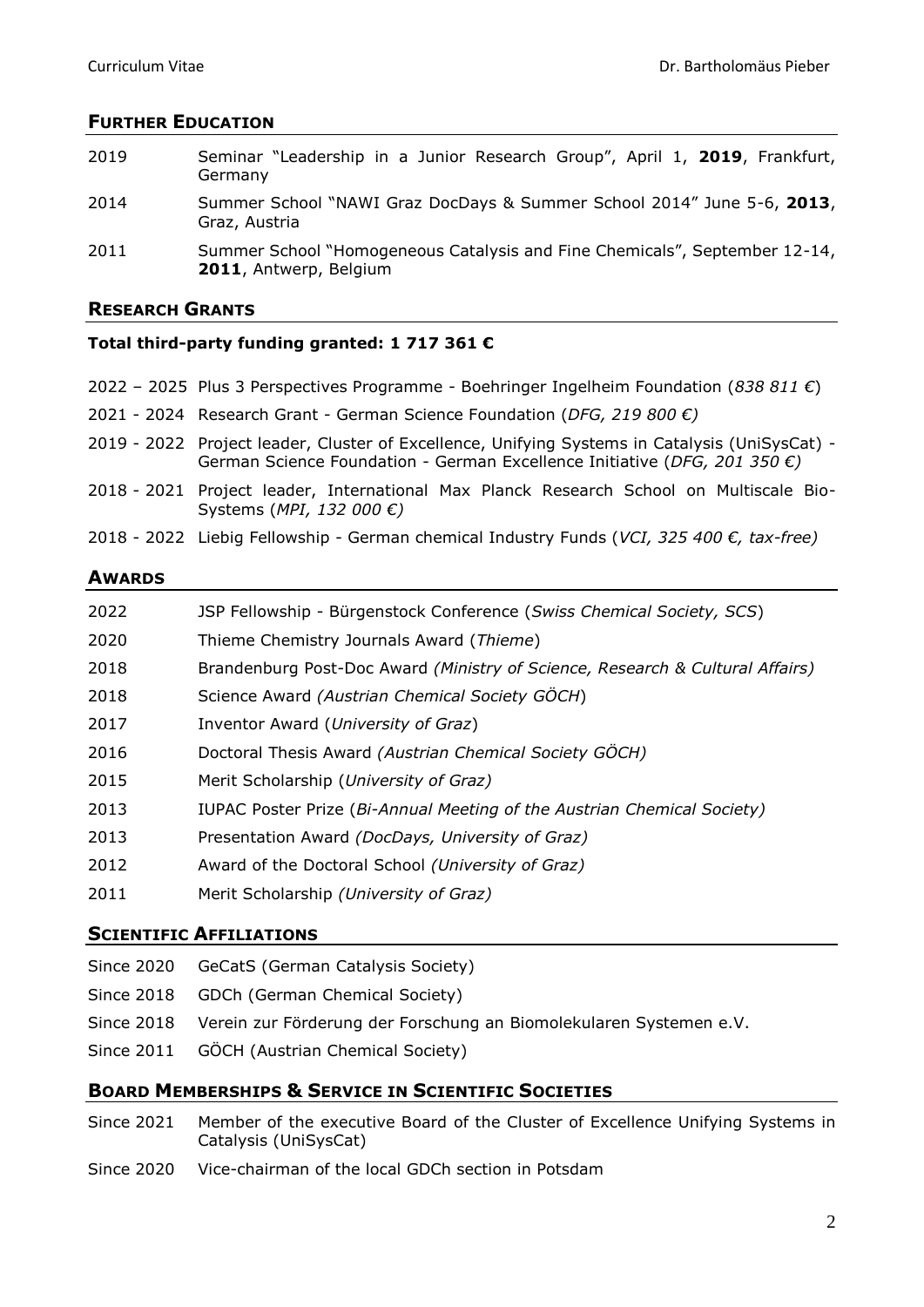## **TEACHING & SUPERVISION**

- Since 2018 Supervisor of 9 PhD students (1 x visiting), 3 Master students, 2 Bachelor students
- Since 2020 Teaching at the University of Potsdam:
	- Organic Chemistry I (lecture, 3 SWS, WS 2020/2021)
	- Organic Chemistry II (lecture, 2 SWS, WS 2020/2021)
	- Flow chemistry (lecture, 2 SWS, WS 2020/2021)
	- Advanced Organic Chemistry (lecture, 3 SWS; SS 2020)
	- Advanced Organic Chemistry (seminar, 2 SWS; SS 2020)
- 2011 2017 Co-supervision of several postdocs, PhD and MSc students in research projects on single- and multiphase continuous flow processing techniques and photocatalysis
- 2009 2015 Tutoring and teaching at the University of Graz.
	- General Chemistry Laboratory (lab course)
	- Organic Chemistry Laboratory for Bachelor students (lab course)
	- Organic Chemistry Laboratory for Master students (lab course)
	- Chemical Informatics (lecture)

#### **ALUMNI**

| <b>Name</b>      | Role                                                                    | Position after PieberLab                                                             |
|------------------|-------------------------------------------------------------------------|--------------------------------------------------------------------------------------|
|                  | Tommaso Bertolin MSc Student (2021 - 2022) Student, University of Padua |                                                                                      |
|                  |                                                                         | Susanne Reischauer PhD Student (2019 - 2022) Postdoc, Northwestern Univ. - Weiss Lab |
|                  |                                                                         | Sebastian Gisbertz PhD Student (2018 - 2021) Advanced Scientist, Momentive           |
| Cristian Cavedon |                                                                         | PhD Student (2018 - 2021) Postdoc, MIT - Jamison Group                               |
| Noah Richter     | Bachelor Student (2020)                                                 | MSc Student, LMU Munich                                                              |

## **ORGANIZATION OF SCIENTIFIC EVENTS**

- 2022 Organization of the workshop "Photocatalysis: Enlightening Organic Chemistry", October 17-21, **2022**, Leiden, Netherlands
- 2019 Organization of the "Ringberg Conference 2019", September 2-6, **2019**, Kreuth, Germany
- 2018 Organization of the "7th Biomolecular Systems Day", December 13, **2018**, Potsdam, Germany
- 2014 Organization of the "DocDays & Summer School 2014" June 5-6, **2013**, Graz, Austria

## **REFEREE FOR SCIENTIFIC JOURNALS**

*Nature Catalysis, Journal of the American Chemical Society, Angewandte Chemie International Edition, Science Advances, Nature Communications, JACS Au, ACS Sustainable Chemistry & Engineering, ACS Organic & Inorganic Au, Synthesis, Chemistry a European Journal, iScience, ACS Applied Materials & Interfaces, Advanced Synthesis & Catalysis, Journal of Organic Chemistry, European Journal of Organic Chemistry, ChemCatChem, ChemSusChem, Organic Process and Research Development, Advanced Energy Materials, Photochemical & Photobiological Sciences, Beilstein Journal of Organic Chemistry, Catalysis Letters, Journal of Flow Chemistry, Monatshefte für Chemie – Chemistry Monthly*

#### **EDITORIAL WORK**

2022 Guest editor *ChemCatChem*

2020 Guest editor *Frontiers in Chemical Engineering*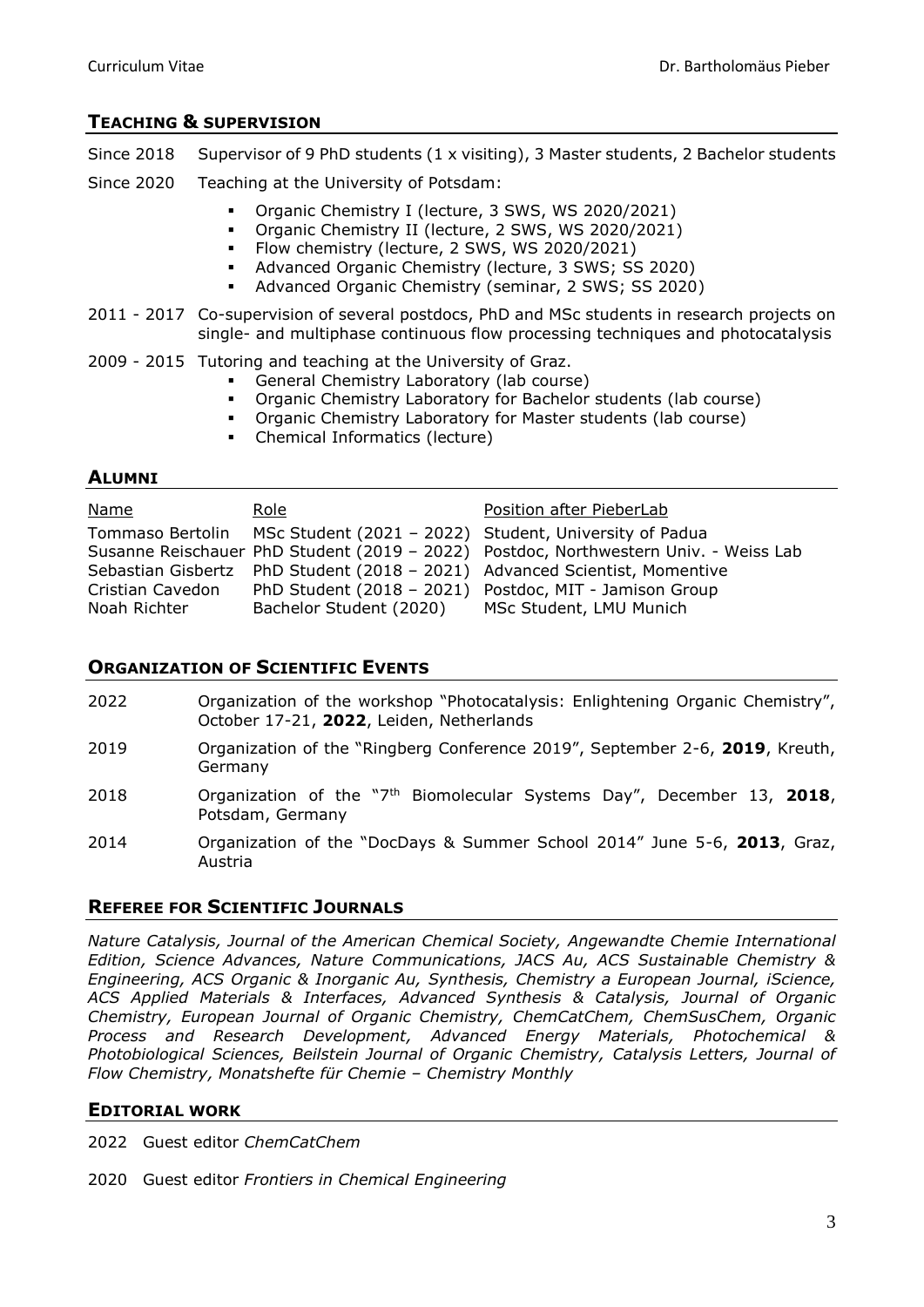## **INVITED LECTURES**

- **GÖCH lecture**, Graz *University of Technology*, June 8, **2022**, Graz, Austria
- *JGU Mainz*, May 17, **2022**, Mainz, Germany
- **John van Geuns Lecture,** *University of Amsterdam*, May 12, **2022**, Amsterdam, **Netherlands**
- *University of Bern*, February 15, **2022**, Bern, Switzerland
- *IST Austria*, January 27, **2022**, Klosterneuburg, Austria
- *University of Geneva*, December 14, **2021**, Geneva, Switzerland
- *RWTH Aachen*, November 12, **2021**, Aachen, Germany
- *Symposium of the Chemistry, Physics and Technology Section - Max Planck Society*, November 3, **2021**, Virtual Event
- *University of Potsdam*, May 21, **2021**, Potsdam, Germany
- *University of Padua & University of Trieste*, December 3, **2020**, Virtual Seminar
- *WWU Münster*, November 26, **2020**, Virtual Seminar
- *Free University of Berlin*, June 18, **2020**, Virtual Seminar
- *University of Graz*, October 2, **2019**, Graz, Austria
- *Austrian Chemistry Days*, September 24, **2019**, Linz, Austria
- *University of Potsdam*, June 26, **2019**, Potsdam, Germany
- *IMPRS Autumn Workshop*, October 11, **2018**, Potsdam, Germany
- *Technical University of Berlin,* October 18, **2017**, Berlin, Germany
- *Max Planck Institute for Colloids and Interfaces,* July 28, **2015**, Potsdam, Germany

## **LECTURES AT CONFERENCES**

- *Chemiedozententagung*, March 21-23, **2022**, Saarbrücken, Germany
- *The Florida Heterocyclic and Synthetic Chemistry Conference*, March 6-9, **2022**, Gainesville, FL, USA
- *Chemiedozententagung*, March 15-17, **2021**, Rostock, Germany (virtual event)
- *Ringberg Conference*, September 2-6, **2019**, Kreuth, Germany
- *Chemiedozententagung*, March 18-20, **2019**, Koblenz, Germany
- *7 th Biomolecular Systems Day*, December 13, **2018**, Potsdam, Germany
- *Ringberg Conference*, September 25-29, **2017**, Kreuth, Germany
- *16th Brazilian Meeting on Organic Synthesis*, November 15-18, **2015**, Búzios, Brazil
- *248th ACS National Meeting & Exposition*, August 10-14, **2014**, San Francisco, CA, USA
- *Doc Days*, June 5-6, **2013**, Graz, Austria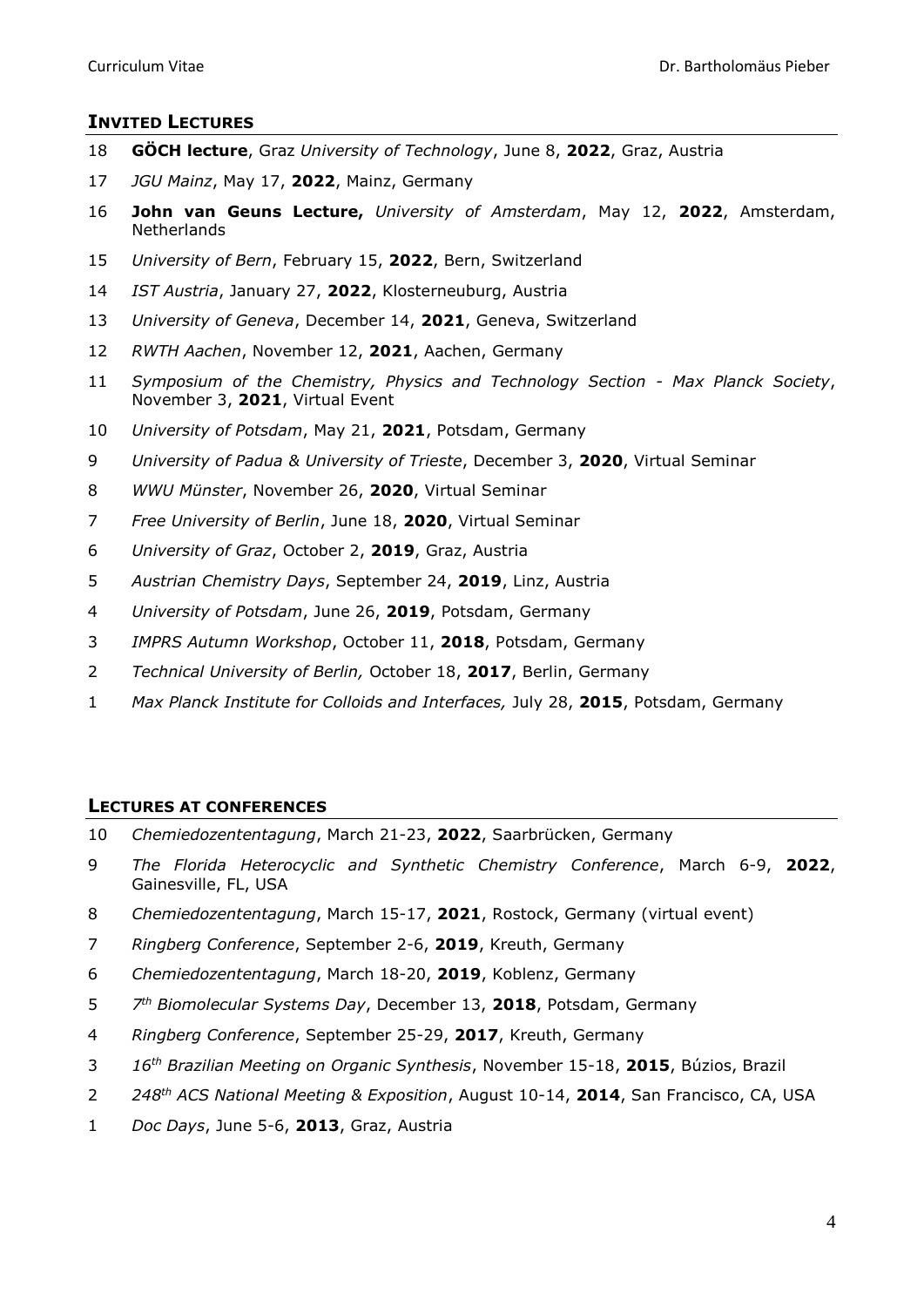# **Publications**

## **FIVE MOST IMPORTANT PUPLICATIONS -** *ALL PUBLISHED AS AN INDEPENDENT PI*

- 1) S. Gisbertz, S. Reischauer, **B. Pieber,\*** Overcoming Limitations in Dual Photoredox/Nickelcatalysed C–N Cross-Couplings due to Catalyst Deactivation. *Nature Catalysis* **2020**, *3*, 611– 620.
- → *From a mechanistic perspective, the well-known limitation of metallaphotocatalytic C–N crosscouplings to electron-poor aryl bromides is not understood. We discovered that the origin of this limitation is catalyst deactivation. Using a mechanistically-driven approach, we overcame this problem and significantly expanded the scope of this important widely used transformation.*
- 2) S. Reischauer, V. Strauss, **B. Pieber,\*** Modular, Self-assembling Metallaphotocatalyst for Cross Couplings using the full Visible-light Spectrum*. ACS Catalysis*, **2020**, *10*, 13269-13274.
- → *Inspired by work on solar cells, I hypothesized that depositing a dye and a nickel complex on TiO<sup>2</sup> would enable the use of dyes with short excited state lifetimes for light-mediated crosscouplings. We showed that this is indeed possible for C–O, C–S, C–N, and C–C crosscouplings. This approach also enabled us to use dyes that absorb at long wavelengths, which was key to avoid selectivity issues for some substrates.*
- 3) L. Schmermund, S. Reischauer, S. Bierbaumer, C. K. Winkler, A. Diaz-Rodriguez, L. J. Edwards, S. Kara, T. Mielke, J. Cartwright, G. Grogan, **B. Pieber,\*** W. Kroutil,\* Chromoselective Photocatalysis Enables Stereocomplementary Biocatalytic Pathways. *Angewandte Chemie International Edition*, **2021**, *60*, 6965-6969*.*
- → *I assumed the oxidation potential of a photocatalyst can be controlled via the irradiation wavelength and anticipated that this would allow the powerful combination of photo- and biocatalysis. I initiated a collaboration with the group of Prof. Kroutil to demonstrate this. Together, we developed photo-/biocatalytic cascades that, depending on the wavelength and enzyme, produce different enantiomers.*
- 4) C. Cavedon, E. Sletten, A. Madani, O. Niemeyer, P. H. Seeberger,\* **B. Pieber,\*** Visible-Light-Mediated Oxidative Debenzylation Enables the Use of Benzyl Ethers as Temporary Protecting Groups. *Organic Letters,* **2021**, *23,* 514-518.
- → *The carbohydrate chemists at MPICI looked for a debenzylation method with a high functional group compatibility to enable new strategies for glycan synthesis. I was keen to solve this challenge and led a collaboration with the carbohydrate group of Prof. Seeberger that resulted in a mild photocatalytic method that meets all requirements.*
- 5) **B. Pieber,\*** J. A. Malik, C. Cavedon, S. Gisbertz, A. Savateev, D. Cruz, T. Heil, G. Zhang, P. H. Seeberger, Semi-Heterogeneous Dual Nickel/Photo-catalysis using Carbon Nitrides: Esterification of Carboxylic Acids with Aryl Halides. *Angewandte Chemie International Edition*  **2019**, *58*, 9575-9580
- → *Our pioneering work to use heterogeneous photocatalysts for metallaphotocatalysis (the first experiments were carried out during my postdoc; hence Seeberger is an author) included studies on the scope of this reaction, recycling studies with detailed characterization of the catalyst, and a reaction monitoring study.*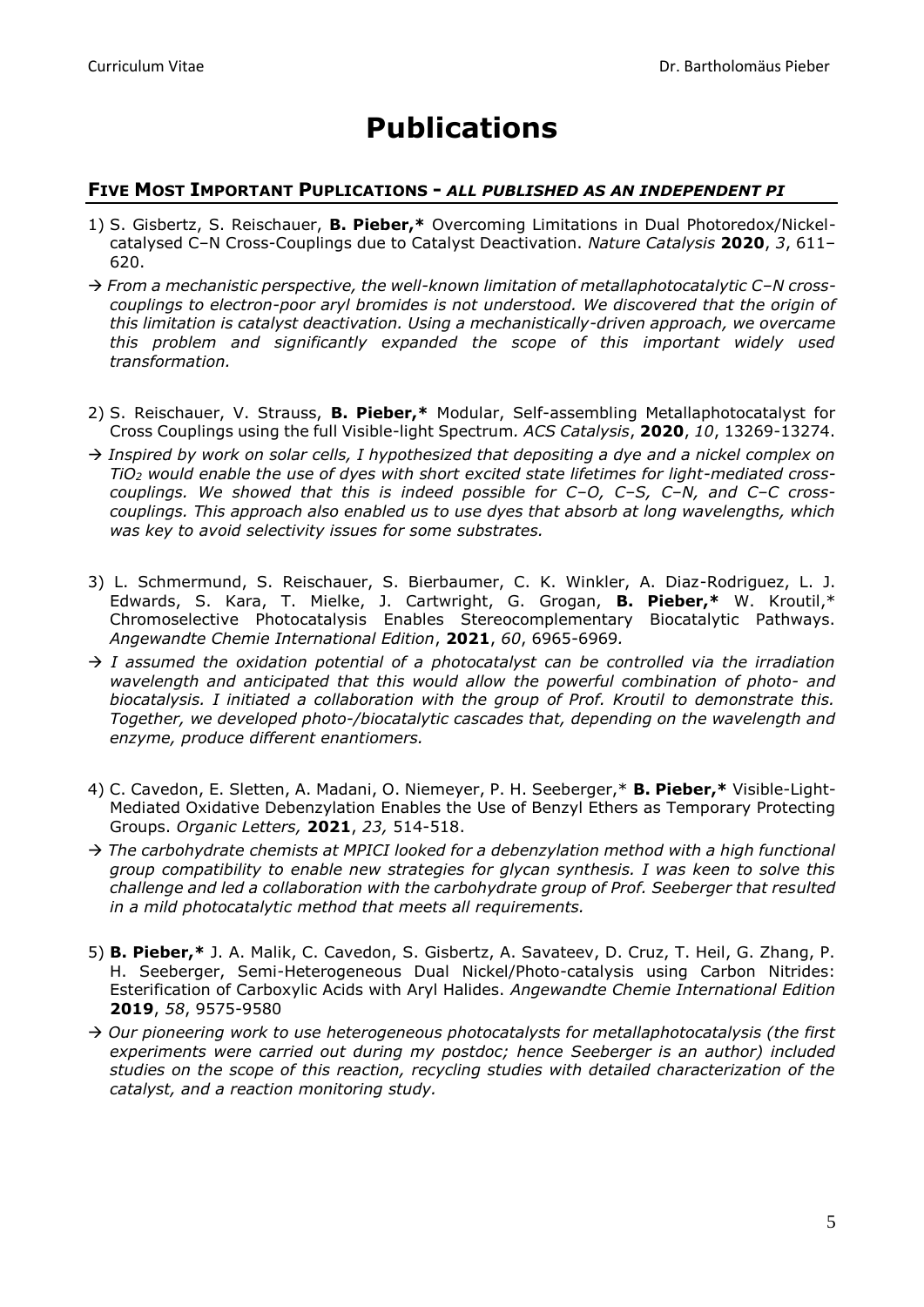## **PUBLICATION RECORD SUMMARY**

• Co-author of **39 scientific publications:**

**29 research articles (2 preprints) -** 10 x first author, 14 x corresponding author **7 reviews** - 3 x first author, 4 x corresponding author) **1 perspective** - 1 x first author **1 essay 1 book chapter**

• Inventor on **2 patents.**

The impact of my work is well reflected by typical bibliographic indicators: Overall, my publications have received **2374 citations**, an **average of ~56 citations per article**, giving me a **Hirsch index of 23** (Web of Science, May 20, 2022).



#### **PREPRINTS**

- 2 A. Madani, L. Anghileri, M. Heydenreich, H. M. Möller, **B. Pieber,\*** Benzylic fluorination induced by N–F bond activation of Selectfluor® with a solvent-dependent selectivity switch. *ChemRxiv*, **2022**, DOI: 10.26434/chemrxiv-2022-mstv5
- 1 C. Cavedon, S. Gisbertz, S. Vogl, N. Richter, S. Schrottke, C. Teutloff, P. H. Seeberger, A. Thomas,\* **B. Pieber,\*** Photocatalyst-free, visible-light-mediated nickel catalyzed carbon– heteroatom cross-couplings. *ChemRxiv*, **2021**, DOI: 10.33774/chemrxiv-2021-kt2wr

## **RESEARCH ARTICLES**

- 27 M. Traxler, S. Gisbertz, P. Pachfule, J. Schmidt, J. Roeser, S. Reischauer, J. Rabeah, **B. Pieber,\*** A. Thomas,\* Acridine Functionalized Covalent Organic Frameworks (COFs) as Photocatalysts for Metallaphotocatalytic C–N cross-coupling. *Angewandte Chemie International Edition* **2022**, *61*, e202117738
- 26 Z. Zhao, S. Reischauer **B. Pieber,\*** M. Delbianco,\* Carbon dot/TiO2 nanocomposites as photocatalysts for metallaphotocatalytic carbon-heteroatom cross-couplings. *Green Chemistry* **2021**, *23*, 4524-4530
- 25 S. Reischauer, **B. Pieber,\*** Recyclable, bifunctional metallaphotocatalysts for C-S crosscouplings. *ChemPhotoChem*, **2021**, *5*, 716-720.
- 24 L. Schmermund, S. Reischauer, S. Bierbaumer, C. K. Winkler, A. Diaz-Rodriguez, L. J. Edwards, S. Kara, T. Mielke, J. Cartwright, G. Grogan, **B. Pieber,\*** W. Kroutil,\* Chromoselective Photocatalysis Enables Stereocomplementary Biocatalytic Pathways. *Angewandte Chemie International Edition*, **2021**, *60*, 6965-6969 (preprint available via *ChemRxiv*. https://doi.org/10.26434/chemrxiv.13521527.v1)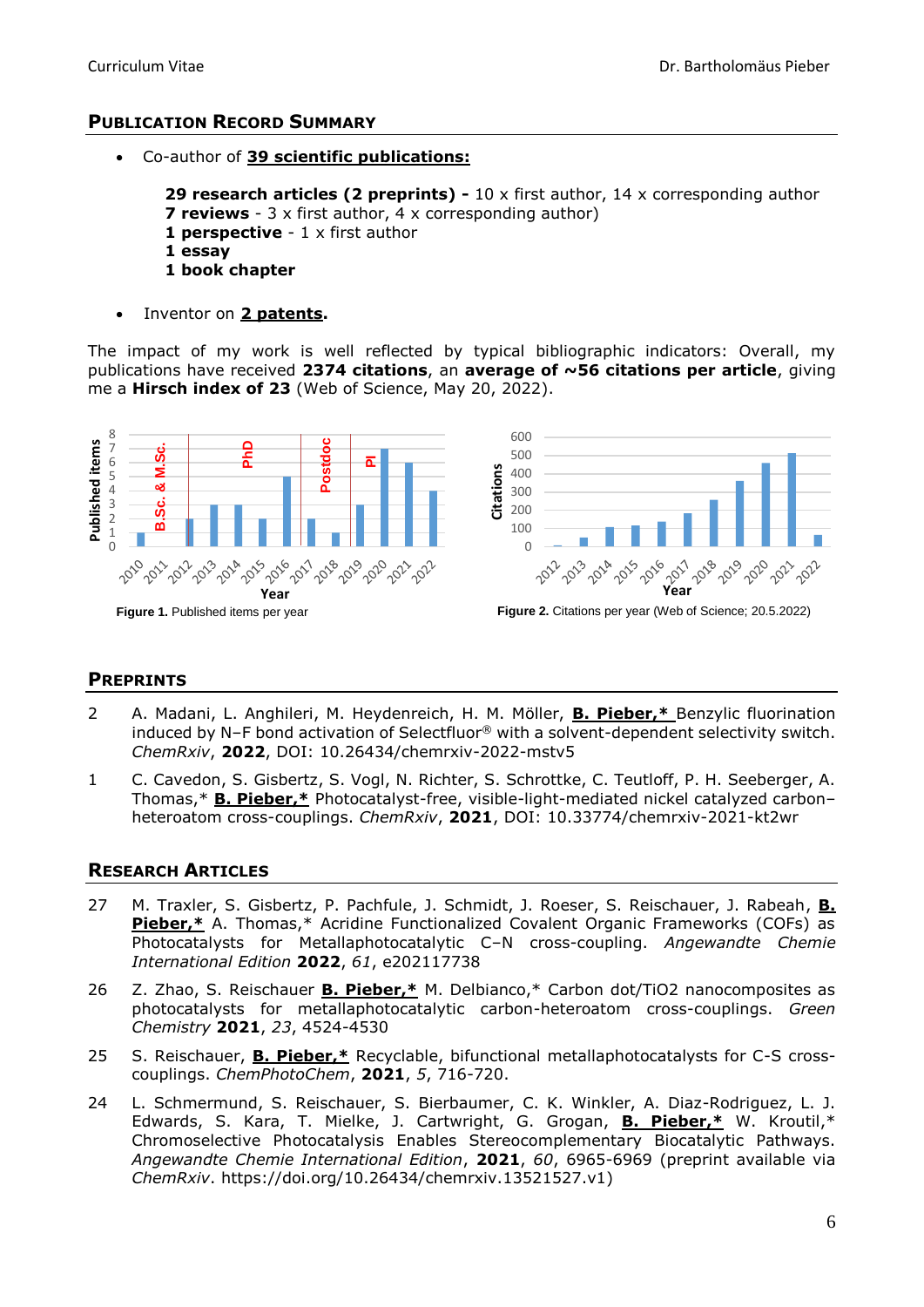- 23 C. Cavedon, E. Sletten, A. Madani, O. Niemeyer, P. H. Seeberger,\* **B. Pieber,\*** Visible-Light-Mediated Oxidative Debenzylation Enables the Use of Benzyl Ethers as Temporary Protecting Groups. *Organic Letters,* **2021**, *23,* 514-518 (preprint available via *ChemRxiv*. https://doi.org/10.26434/chemrxiv.13135814.v1)
- 22 S. Reischauer, V. Strauss, **B. Pieber,\*** Modular, self-assembling metallaphotocatalyst for cross couplings using the full visible-light spectrum*. ACS Catalysis*, **2020**, *10*, 13269- 13274. (preprint available via *ChemRxiv*. https://doi.org/10.26434/chemrxiv.13135814.v1)
- 21 S. Gisbertz, S. Reischauer, **B. Pieber,\*** Overcoming Limitations in Dual Photoredox/Nickelcatalysed C–N Cross-Couplings due to Catalyst Deactivation. *Nature Catalysis* **2020**, *3*, 611-620. (preprint available via *ChemRxiv*. https://doi.org/10.26434/chemrxiv.10298735.v1)
- 20 J. A. Malik, A. Madani, **B. Pieber,\*** P. H. Seeberger,\* Evidence for Photocatalyst Involvement in Oxidative Additions of Nickel-Catalyzed Carboxylate *O*-Arylations. *Journal of the American Chemical Society* **2020**, *142*, 11042-11049 (preprint available via *ChemRxiv*. https://doi.org/10.26434/chemrxiv.11973141.v1)
- 19 C. Rosso, S. Gisbertz, J.D. Williams, H.P.L. Gemoets, W. Debrouwer, **B. Pieber,\*** C. O. Kappe,\* An oscillatory plug flow photoreactor facilitates semi-heterogeneous dual nickel/carbon nitride photocatalytic C-N couplings. *Reaction Chemistry & Engineering* **2020**, *5*, 597-604.
- 18 S. Mazzanti, B. Kurpil, **B. Pieber**, M. Antonietti, A. Savateev,\* Dichloromethylation of Enones by Carbon Nitride Photocatalysis. *Nature Communications*, **2020**, *11*, 1387.
- 17 M. Guberman, **B. Pieber**, P. H. Seeberger\* Safe and Scalable Continuous Flow Azidophenylselenylation of Galactal to Prepare Galactosamine Building Blocks. *Organic Process and Research Development* **2019**, *23*, 2764-2770.
- 16 C. Cavedon, A. Madani, P. H. Seeberger, **B. Pieber,\*** Semi-Heterogeneous Dual Nickel/Photocatalytic (Thio)Etherification using Carbon Nitrides. *Organic Letters* **2019**, *21*, 5331-5334. (preprint available via *ChemRxiv*. https://doi.org/10.26434/chemrxiv.8231144.v1)
- 15 **B. Pieber,\*** J. A. Malik, C. Cavedon, S. Gisbertz, A. Savateev, D. Cruz, T. Heil, G. Zhang, P. H. Seeberger, Semi-Heterogeneous Dual Nickel/Photo-catalysis using Carbon Nitrides: Esterification of Carboxylic Acids with Aryl Halides. *Angewandte Chemie International Edition* **2019**, *58*, 9575-9580
- 14 **B. Pieber,** M. Shalom, M. Antonietti, P. H. Seeberger,\* K. Gilmore,\* Continuous Heterogeneous Photoredox Catalysis in Serial Micro-Batch reactors. *Angewandte Chemie International Edition* **2018**, *57,* 9976-9979.
- 13 **B. Pieber,\*** C. O. Kappe,\* Generation and Synthetic Application of Trifluoromethyl Diazomethane Utilizing Continuous Flow Technologies. *Organic Letters* **2016**, *18*, 1076- 1079.
- 12 **B. Pieber,** P. D. Cox, C. O. Kappe,\* Selective Olefin Reduction in Thebaine Using Hydrazine Hydrate and O<sup>2</sup> under Intensified Continuous Flow Conditions. *Organic Process Research & Development* **2016**, *20, 376-385.*
- 11 J. L. Monteiro, **B. Pieber,** A. G. Corrêa, C. O. Kappe,\* Continuous Synthesis of Hydantoins: Intensifying the Bucherer-Bergs Reaction. *Synlett* **2016**, *27*, 83-87.
- 10 C. E. M. Salvador, **B. Pieber**, P. M. Neu, A. Torvisco, C. K. Z. Andrade, C. O. Kappe,\* A Sequential Ugi Multicomponent/Cu-Catalyzed Azide-Alkyne Cycloaddition Approach for the Continuous Flow Generation of Cyclic Peptoids. *Journal of Organic Chemistry* **2015**, *80*, 4590-4602.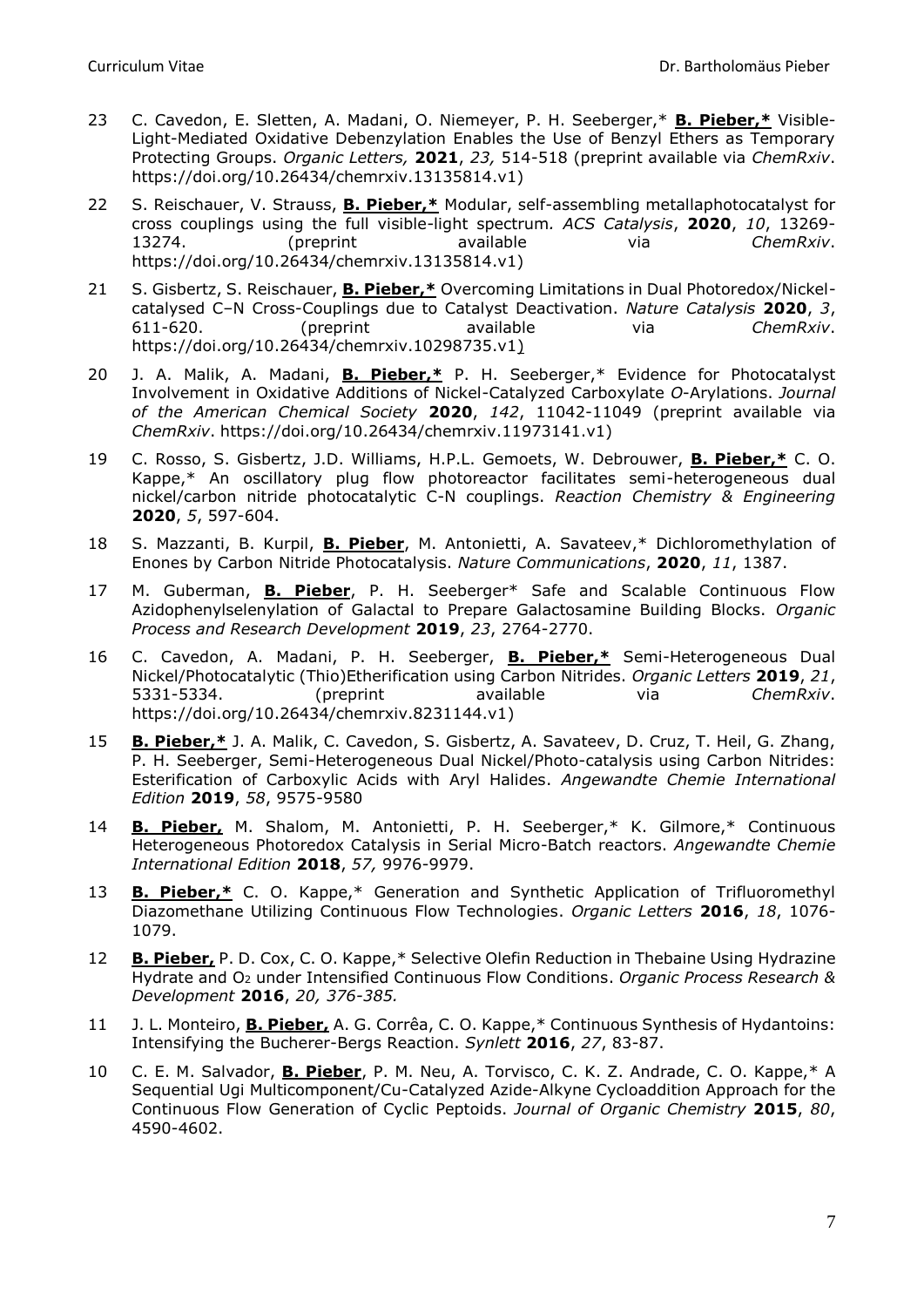- 9 **B. Pieber**, T. Glasnov, C. O. Kappe,\* Continuous Flow Reduction of Artemisinic Acid Utilizing Multi-Injection Strategies – Closing the Gap Toward a Fully Continuous Synthesis of Antimalaria Drugs. *Chemistry a European Journal* **2015**, *21*, 4368-4376.
- 8 M. M. Moghaddam, **B. Pieber**, T. Glasnov, C. O. Kappe,\* Immobilized Iron Oxide Nanoparticles as Stable and Reusable Catalysts for Hydrazine-mediated Nitro Reductions in Continuous Flow. *ChemSusChem* **2014**, 7, 3122-3131.
- 7 F. F. Hofbauer, F. H. Schopf, H. Schleifer, O. L. Knittelfelder, **B. Pieber**, G. N. Rechberger, H. Wolinski, M. L. Gaspar, C. O. Kappe, J. Stadlmann, K. Mechtler, A. Zenz, K. Lohner, O. Tehlivets, S. A. Henry, S. D. Kohlwein,\* Regulation of Gene Expression through a Transcriptional Repressor that Senses Acyl-Chain length in Membrane Phospholipids. *Developemental Cell* **2014**, *29*, 729-739.
- 6 **B. Pieber**, T. N. Glasnov, C. O. Kappe,\* Flash Carboxylation: Fast Lithiation − Carboxylation Sequence at Room Temperature in Continuous Flow. *RSC Advances* **2014**, *4*, 13430-13433.
- 5 **B. Pieber**, S. Teixeira Martinez, D. Cantillo C. O. Kappe,\* *In situ* Generation of Diimide from Hydrazine and Oxygen – Transfer Hydrogenation of Olefins in Continuous Flow. *Angewandte Chemie International Edition* **2013**, *52,* 10241-10244.
- 4 **B. Pieber**, C. O. Kappe,\* Direct aerobic oxidation of 2-benzylpyridines in a gas-liquid continuous-flow regime using propylene carbonate as solvent. *Green Chemistry* **2013**, *15*, 320-324.
- 3 G. S. Kumar, **B. Pieber**, K. R. Reddy,\* C. O. Kappe,\* Copper-Catalyzed Formation of C-O Bonds by Direct α-C-H Bond Activation of Ethers Using Stoichiometric Amounts of Peroxide in Batch and Continuous-Flow Formats. *Chemistry a European Journal* **2012**, *18*, 6124- 6128.
- 2 **B. Pieber**, D. Cantillo, C. O. Kappe,\* Direct Arylation of Benzene with Aryl Bromides using High-Temperature/High-Pressure Process Windows: Expanding the Scope of C-H Activation Chemistry. *Chemistry a European Journal* **2012**, *18*, 5047-5055.
- 1 **B. Pieber**, S. Schober, C. Göbl, M. Mittelbach,\* Rapid and sensitive determination of steryl glycosides in biodiesel by gas chromatography-mass spectroscopy. *Journal of Chromatography A* **2010**, *1217*, 6555–6561

## **REVIEWS**

- 7 Davide Audisio, Frédéric Taran, E. T. Sletten, P. H. Seeberger, **B. Pieber,\*** tert-Butyl Nitrite (First Update). *Encyclopedia of Reagents for Organic Synthesis,* **2022**, <https://doi.org/10.1002/047084289X.rn01922.pub2>
- 6 S. Reischauer, **B. Pieber,\*** Emerging Concepts in Photocatalytic Organic Synthesis. *iScience*, **2021**, *24*, 102209.
- 5 S. Gisbertz, **B. Pieber,\*** Heterogeneous photocatalysis in organic synthesis. *ChemPhotoChem* **2020**, *4*, 456-475.
- 4 C. Cavedon, Peter. H. Seeberger, **B.Pieber,\*** Photochemical Strategies for Carbon– Heteroatom Bond Formation. *European Journal of Organic Chemistry* **2020**, 1379-1392.
- 3 M. B. Plutschak<sup>a</sup>, **B. Pieber<sup>a</sup>**, K. Gilmore,\* P. H. Seeberger,\* The Hitchhikers Guide to Flow Chemistry. *Chemical Reviews* **2017,** *117*, 11796-11893. [ <sup>a</sup>contributed equally]
- 2 **B. Pieber**, C. O. Kappe,\* Taming "Forbidden" Olefin Reductions Using Hydrazine and Oxygen by Continuous Flow Technology. *Chimica Oggi/Chemistry Today* **2016**, *34,* 38-42.
- 1 **B. Pieber**, C. O. Kappe, Aerobic Oxidations in Continuous Flow. *Topics in Organometallic Chemistry* **2016**, *57*, 97-136